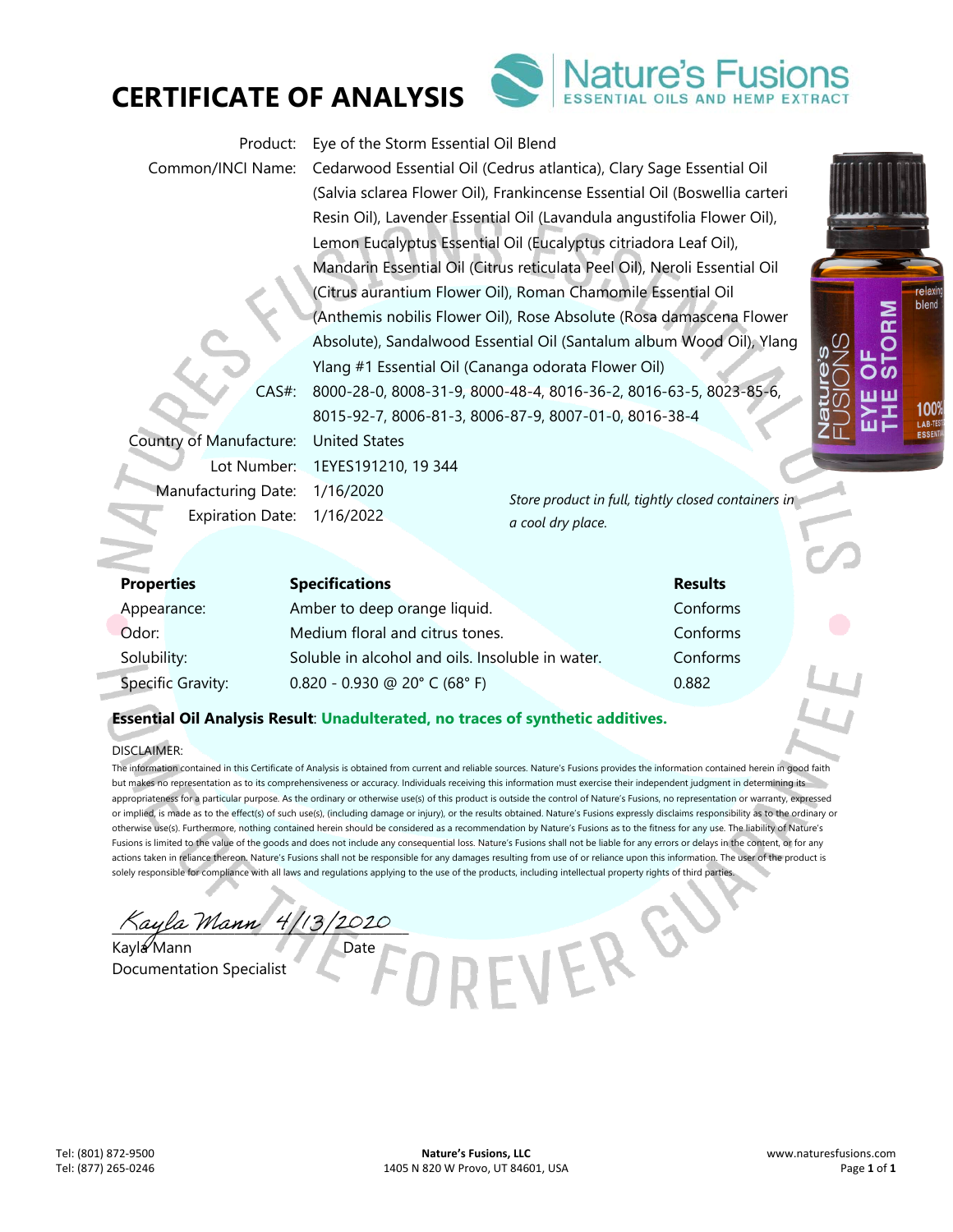

Product: Eye of the Storm Essential Oil Blend Common/INCI Name: Cedarwood Essential Oil (Cedrus atlantica), Clary Sage Essential Oil (Salvia sclarea Flower Oil), Frankincense Essential Oil (Boswellia carteri Resin Oil), Lavender Essential Oil (Lavandula angustifolia Flower Oil), Lemon Eucalyptus Essential Oil (Eucalyptus citriadora Leaf Oil), Mandarin Essential Oil (Citrus reticulata Peel Oil), Neroli Essential Oil (Citrus aurantium Flower Oil), Roman Chamomile Essential Oil (Anthemis nobilis Flower Oil), Rose Absolute (Rosa damascena Flower Absolute), Sandalwood Essential Oil (Santalum album Wood Oil), Ylang Ylang #1 Essential Oil (Cananga odorata Flower Oil) CAS#: 8000-28-0, 8008-31-9, 8000-48-4, 8016-36-2, 8016-63-5, 8023-85-6, 8015-92-7, 8006-81-3, 8006-87-9, 8007-01-0, 8016-38-4

Manufacturing Date: 12/10/2019 Expiration Date: 12/10/2021

**CERTIFICATE OF ANALYSIS** 

Country of Manufacture: United States Lot Number: 1EYES191210, 19 344

*Store product in full, tightly closed containers in a cool dry place.* 

IER

| <b>Properties</b> | <b>Specifications</b>                            | <b>Results</b> |
|-------------------|--------------------------------------------------|----------------|
| Appearance:       | Amber to deep orange liquid.                     | Conforms       |
| Odor:             | Medium floral and citrus tones.                  | Conforms       |
| Solubility:       | Soluble in alcohol and oils. Insoluble in water. | Conforms       |
| Specific Gravity: | $0.820 - 0.930$ @ 20° C (68° F)                  | 0.882          |

## **Essential Oil Analysis Result**: **Unadulterated, no traces of synthetic additives.**

### DISCLAIMER:

The information contained in this Certificate of Analysis is obtained from current and reliable sources. Nature's Fusions provides the information contained herein in good faith but makes no representation as to its comprehensiveness or accuracy. Individuals receiving this information must exercise their independent judgment in determining its appropriateness for a particular purpose. As the ordinary or otherwise use(s) of this product is outside the control of Nature's Fusions, no representation or warranty, expressed or implied, is made as to the effect(s) of such use(s), (including damage or injury), or the results obtained. Nature's Fusions expressly disclaims responsibility as to the ordinary or otherwise use(s). Furthermore, nothing contained herein should be considered as a recommendation by Nature's Fusions as to the fitness for any use. The liability of Nature's Fusions is limited to the value of the goods and does not include any consequential loss. Nature's Fusions shall not be liable for any errors or delays in the content, or for any actions taken in reliance thereon. Nature's Fusions shall not be responsible for any damages resulting from use of or reliance upon this information. The user of the product is solely responsible for compliance with all laws and regulations applying to the use of the products, including intellectual property rights of third parties.

ayla Mann 05/14/2020

Kayla Mann Documentation Specialist

relaxi blend

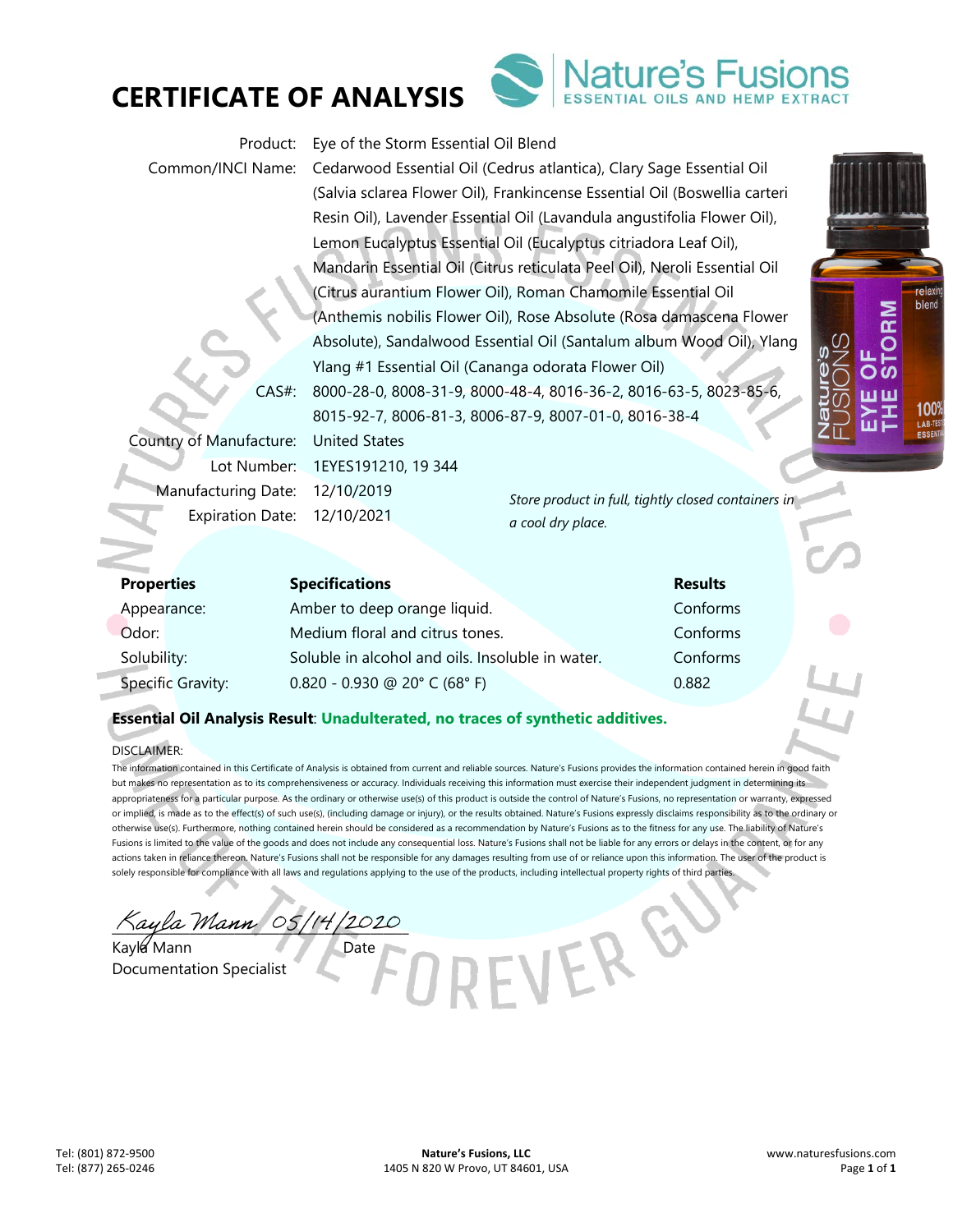

# **CERTIFICATE OF ANALYSIS**

Product: Eye of the Storm Essential Oil Blend

Common/INCI Name: Cedarwood Essential Oil (Cedrus atlantica), Clary Sage Essential Oil (Salvia sclarea Flower Oil), Frankincense Essential Oil (Boswellia carteri Resin Oil), Lavender Essential Oil (Lavandula angustifolia Flower Oil), Lemon Eucalyptus Essential Oil (Eucalyptus citriadora Leaf Oil), Mandarin Essential Oil (Citrus reticulata Peel Oil), Neroli Essential Oil (Citrus aurantium Flower Oil), Roman Chamomile Essential Oil (Anthemis nobilis Flower Oil), Rose Absolute (Rosa damascena Flower Absolute), Sandalwood Essential Oil (Santalum album Wood Oil), Ylang Ylang #1 Essential Oil (Cananga odorata Flower Oil) CAS#: 8000-28-0, 8008-31-9, 8000-48-4, 8016-36-2, 8016-63-5, 8023-85-6, 8015-92-7, 8006-81-3, 8006-87-9, 8007-01-0, 8016-38-4

Country of Manufacture: United States Lot Number: 1NF.EYES190619 Manufacturing Date: 9/6/2019 Expiration Date: 9/6/2021

*Store product in full, tightly closed containers in a cool dry place.* 

VER

| <b>Properties</b> | <b>Specifications</b>                            | <b>Results</b> |
|-------------------|--------------------------------------------------|----------------|
| Appearance:       | Amber to deep orange liquid.                     | Conforms       |
| Odor:             | Medium floral and citrus tones.                  | Conforms       |
| Solubility:       | Soluble in alcohol and oils. Insoluble in water. | Conforms       |
| Specific Gravity: | $0.820 - 0.930$ @ 20° C (68° F)                  | 0.882          |

## **Essential Oil Analysis Result**: **Unadulterated, no traces of synthetic additives.**

### DISCLAIMER:

The information contained in this Certificate of Analysis is obtained from current and reliable sources. Nature's Fusions provides the information contained herein in good faith but makes no representation as to its comprehensiveness or accuracy. Individuals receiving this information must exercise their independent judgment in determining its appropriateness for a particular purpose. As the ordinary or otherwise use(s) of this product is outside the control of Nature's Fusions, no representation or warranty, expressed or implied, is made as to the effect(s) of such use(s), (including damage or injury), or the results obtained. Nature's Fusions expressly disclaims responsibility as to the ordinary or otherwise use(s). Furthermore, nothing contained herein should be considered as a recommendation by Nature's Fusions as to the fitness for any use. The liability of Nature's Fusions is limited to the value of the goods and does not include any consequential loss. Nature's Fusions shall not be liable for any errors or delays in the content, or for any actions taken in reliance thereon. Nature's Fusions shall not be responsible for any damages resulting from use of or reliance upon this information. The user of the product is solely responsible for compliance with all laws and regulations applying to the use of the products, including intellectual property rights of third parties.

aula Mann 4/13/2020 Kayla Mann Date

Documentation Specialist



ature's Fusi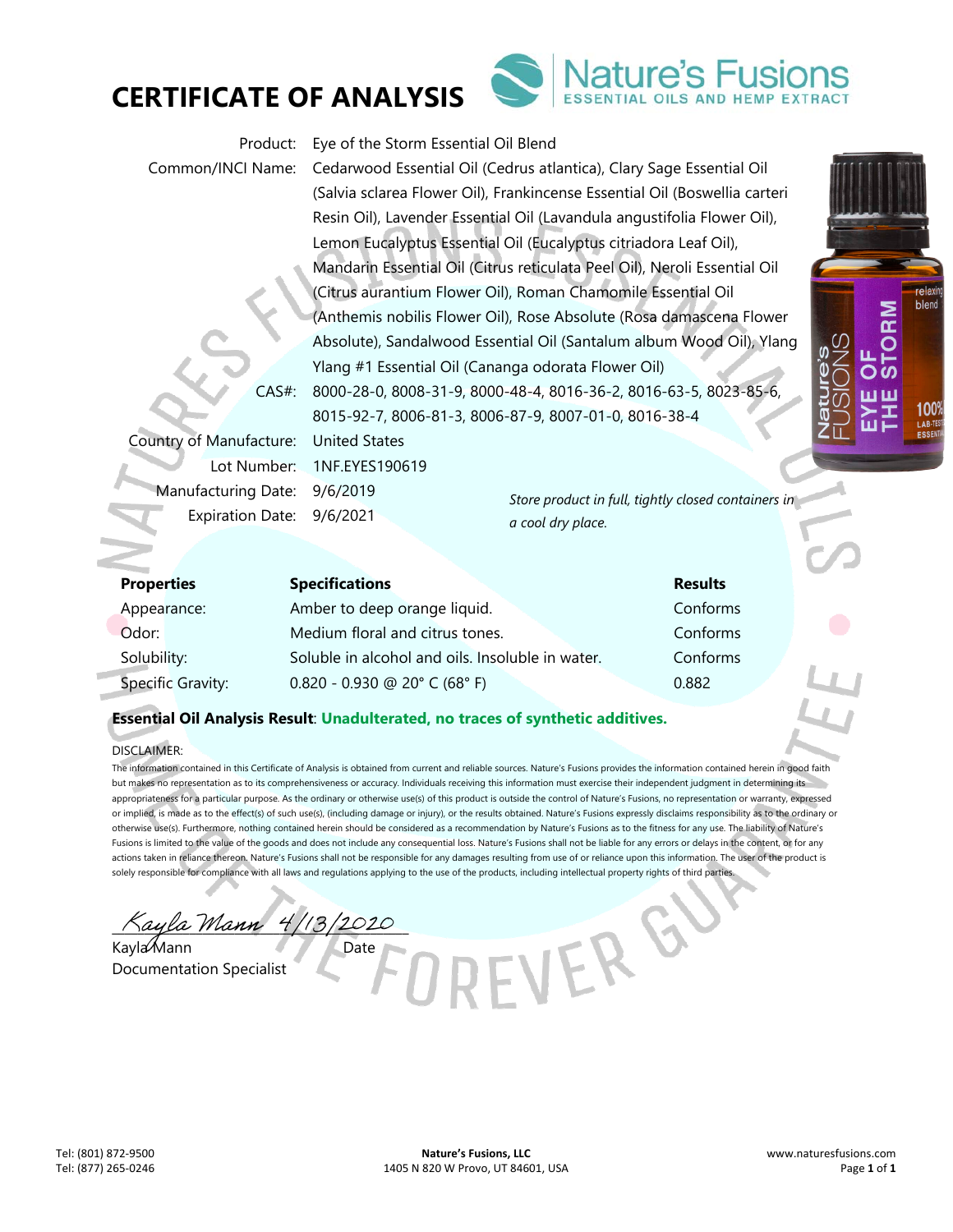

## **CERTIFICATE OF ANALYSIS**

Product: Eye of the Storm Essential Oil Blend

Common/INCI Name: Cedarwood Essential Oil (Cedrus atlantica), Clary Sage Essential Oil (Salvia sclarea Flower Oil), Frankincense Essential Oil (Boswellia carteri Resin Oil), Lavender Essential Oil (Lavandula angustifolia Flower Oil), Lemon Eucalyptus Essential Oil (Eucalyptus citriadora Leaf Oil), Mandarin Essential Oil (Citrus reticulata Peel Oil), Neroli Essential Oil (Citrus aurantium Flower Oil), Roman Chamomile Essential Oil (Anthemis nobilis Flower Oil), Rose Absolute (Rosa damascena Flower Absolute), Sandalwood Essential Oil (Santalum album Wood Oil), Ylang Ylang #1 Essential Oil (Cananga odorata Flower Oil) CAS#: 8000-28-0, 8008-31-9, 8000-48-4, 8016-36-2, 8016-63-5, 8023-85-6, 8015-92-7, 8006-81-3, 8006-87-9, 8007-01-0, 8016-38-4

Country of Manufacture: United States Lot Number: 1NF.EYES190906 Manufacturing Date: 9/6/2019 Expiration Date: 9/6/2021

*Store product in full, tightly closed containers in a cool dry place.* 

VERG

ature's Fusi

| <b>Properties</b>        | <b>Specifications</b>                            | <b>Results</b> |
|--------------------------|--------------------------------------------------|----------------|
| Appearance:              | Amber to deep orange liquid.                     | Conforms       |
| Odor:                    | Medium floral and citrus tones.                  | Conforms       |
| Solubility:              | Soluble in alcohol and oils. Insoluble in water. | Conforms       |
| <b>Specific Gravity:</b> | $0.820 - 0.930$ @ 20° C (68° F)                  | 0.882          |

## **Essential Oil Analysis Result**: **Unadulterated, no traces of synthetic additives.**

### DISCLAIMER:

The information contained in this Certificate of Analysis is obtained from current and reliable sources. Nature's Fusions provides the information contained herein in good faith but makes no representation as to its comprehensiveness or accuracy. Individuals receiving this information must exercise their independent judgment in determining its appropriateness for a particular purpose. As the ordinary or otherwise use(s) of this product is outside the control of Nature's Fusions, no representation or warranty, expressed or implied, is made as to the effect(s) of such use(s), (including damage or injury), or the results obtained. Nature's Fusions expressly disclaims responsibility as to the ordinary or otherwise use(s). Furthermore, nothing contained herein should be considered as a recommendation by Nature's Fusions as to the fitness for any use. The liability of Nature's Fusions is limited to the value of the goods and does not include any consequential loss. Nature's Fusions shall not be liable for any errors or delays in the content, or for any actions taken in reliance thereon. Nature's Fusions shall not be responsible for any damages resulting from use of or reliance upon this information. The user of the product is solely responsible for compliance with all laws and regulations applying to the use of the products, including intellectual property rights of third parties.

ayla Mann 4/13/2020

Kayla Mann Date Documentation Specialist

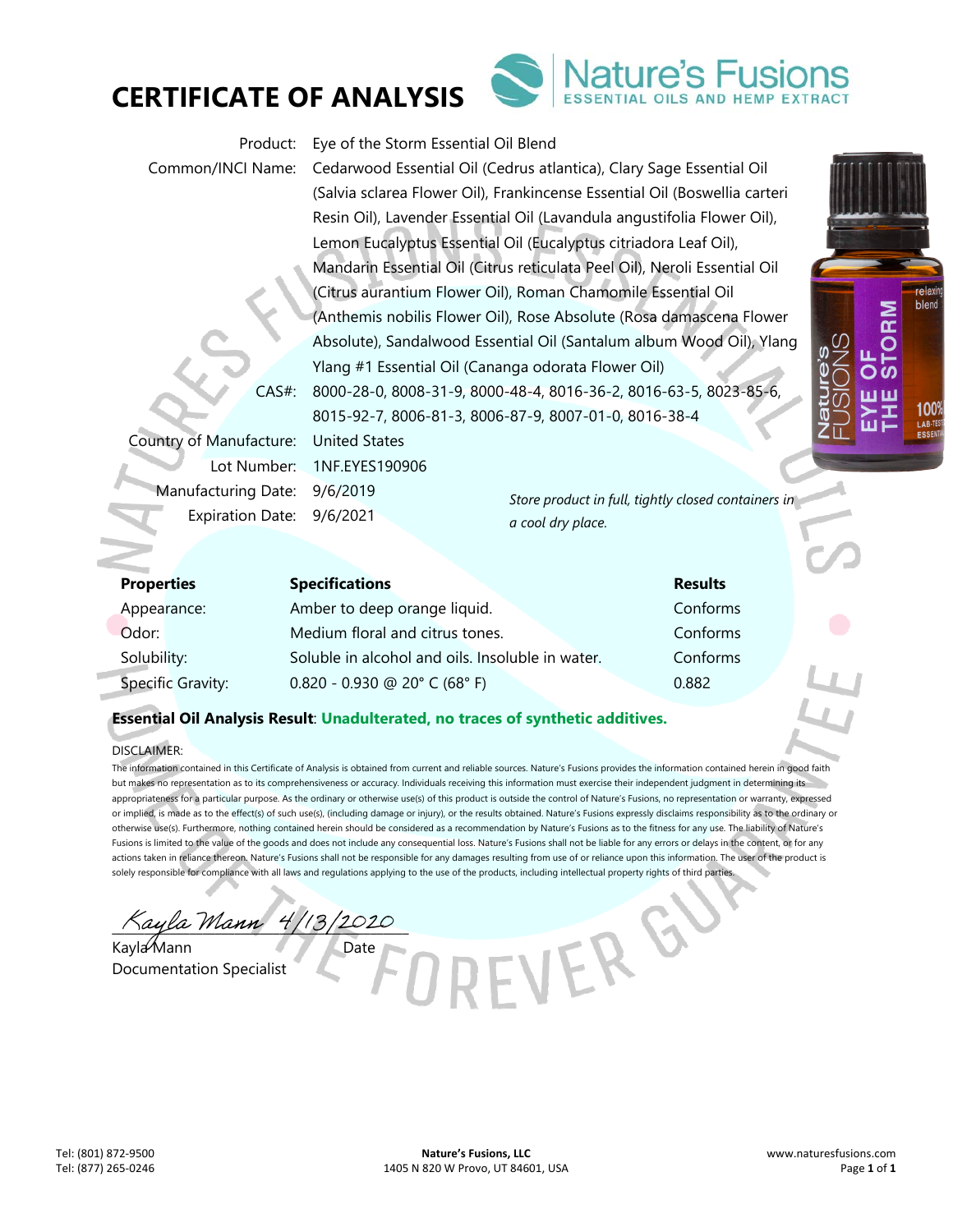

## **CERTIFICATE OF ANALYSIS**

Product: Eye of the Storm Essential Oil Blend

Common/INCI Name: Cedarwood Essential Oil (Cedrus atlantica), Clary Sage Essential Oil (Salvia sclarea Flower Oil), Frankincense Essential Oil (Boswellia carteri Resin Oil), Lavender Essential Oil (Lavandula angustifolia Flower Oil), Lemon Eucalyptus Essential Oil (Eucalyptus citriadora Leaf Oil), Mandarin Essential Oil (Citrus reticulata Peel Oil), Neroli Essential Oil (Citrus aurantium Flower Oil), Roman Chamomile Essential Oil (Anthemis nobilis Flower Oil), Rose Absolute (Rosa damascena Flower Absolute), Sandalwood Essential Oil (Santalum album Wood Oil), Ylang Ylang #1 Essential Oil (Cananga odorata Flower Oil) CAS#: 8000-28-0, 8008-31-9, 8000-48-4, 8016-36-2, 8016-63-5, 8023-85-6, 8015-92-7, 8006-81-3, 8006-87-9, 8007-01-0, 8016-38-4

Country of Manufacture: United States Lot Number: 1NF.EYES190917 Manufacturing Date: 9/6/2019 Expiration Date: 9/6/2021

*Store product in full, tightly closed containers in a cool dry place.* 

VERG

| <b>Properties</b> | <b>Specifications</b>                            | <b>Results</b> |
|-------------------|--------------------------------------------------|----------------|
| Appearance:       | Amber to deep orange liquid.                     | Conforms       |
| Odor:             | Medium floral and citrus tones.                  | Conforms       |
| Solubility:       | Soluble in alcohol and oils. Insoluble in water. | Conforms       |
| Specific Gravity: | $0.820 - 0.930$ @ 20° C (68° F)                  | 0.882          |

## **Essential Oil Analysis Result**: **Unadulterated, no traces of synthetic additives.**

### DISCLAIMER:

The information contained in this Certificate of Analysis is obtained from current and reliable sources. Nature's Fusions provides the information contained herein in good faith but makes no representation as to its comprehensiveness or accuracy. Individuals receiving this information must exercise their independent judgment in determining its appropriateness for a particular purpose. As the ordinary or otherwise use(s) of this product is outside the control of Nature's Fusions, no representation or warranty, expressed or implied, is made as to the effect(s) of such use(s), (including damage or injury), or the results obtained. Nature's Fusions expressly disclaims responsibility as to the ordinary or otherwise use(s). Furthermore, nothing contained herein should be considered as a recommendation by Nature's Fusions as to the fitness for any use. The liability of Nature's Fusions is limited to the value of the goods and does not include any consequential loss. Nature's Fusions shall not be liable for any errors or delays in the content, or for any actions taken in reliance thereon. Nature's Fusions shall not be responsible for any damages resulting from use of or reliance upon this information. The user of the product is solely responsible for compliance with all laws and regulations applying to the use of the products, including intellectual property rights of third parties.

ayla Mann 4/13/2020

Kayla Mann Date

Documentation Specialist